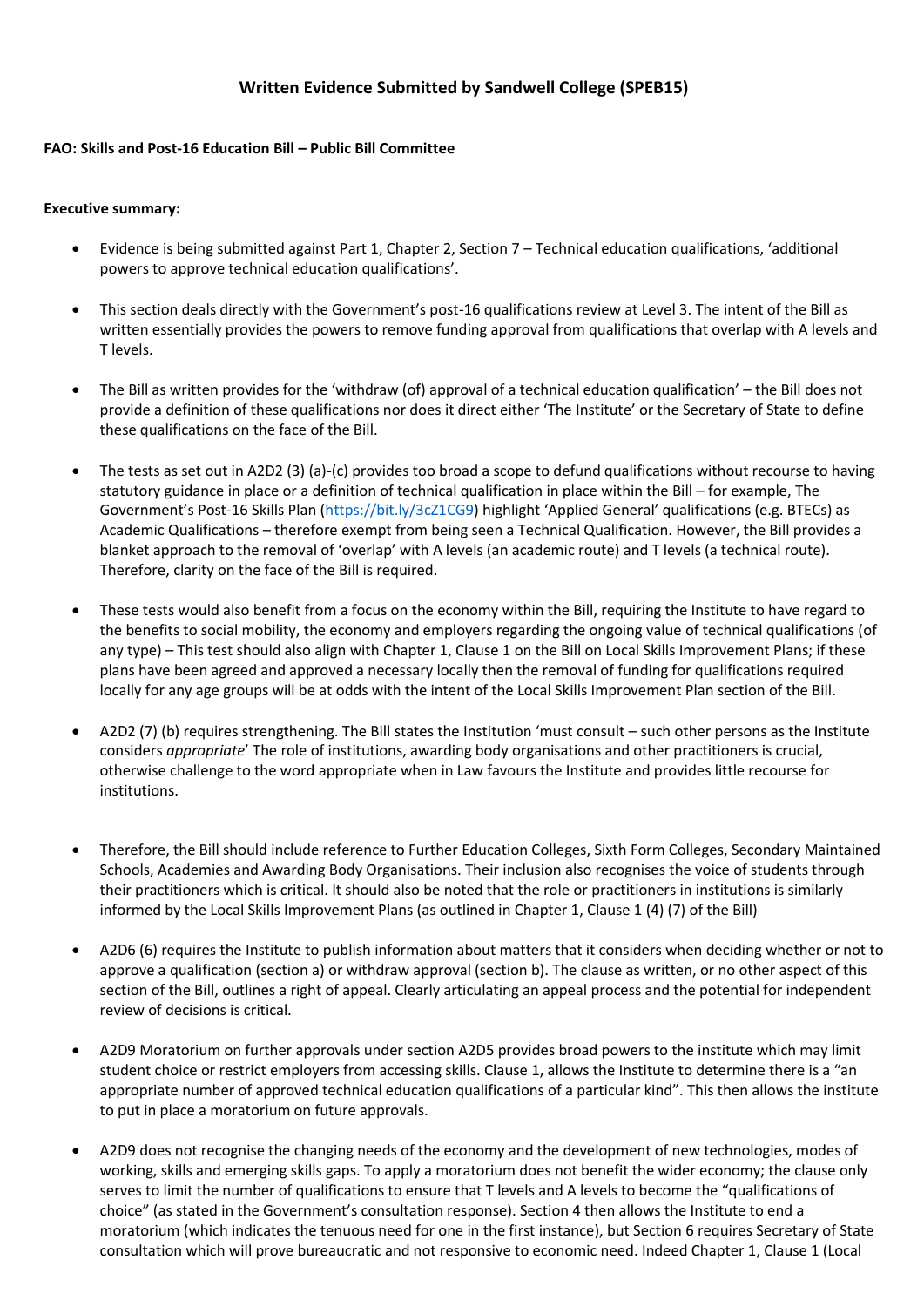skills improvement plans) (2) and (7) (i)- (iii) recognise the importance of local decision making and responsiveness to employers and the needs of an area. A national moratorium could undermine the intent of the Local Skills Improvement Plans

- A2D9 requires reference to what tests or measures the institute would apply to determine 'an appropriate number'. The Institute should also have regard to the financial impact on Colleges and other providers in making its decisions. The Bill creates explicit obligations on the Institute and Ofqual to co-operate when exercising their respective functions in relation to technical education. Similar obligations should be made with regard to the Institute and the Education & Skills Funding Agency (Department for Education). This is to prevent institutional instability and the wider implications this has on the financial strength of an institution, like a College, has to respond to local needs like a Local Skills Improvement Plan or for local authorities to maintain sufficient and adequate provision for
- young people as determine by Under Sections 15ZA and 18A of the Education Act 1996 (as inserted by the ASCL Act 2009), which requires institutions to cooperate with local authorities to ensure sufficient suitable education and training opportunities to meet the reasonable needs of all young people in their area. Reducing choice and destabilising will impact on 'all young people'.
- A2D9 (7) (1) approved "technical education qualification" means a technical education qualification that is approved by the Institute under section A2D3 or A2D5 – is insufficient given that Applied Generals are a different type of qualification that provide a different type of educational experience - one that combines the development of skills with academic learning hence the need for further clarification. Hence the needs for clarification on the use of the term technical education on the face of the Bill.

### **Introduction and context for evidence submission:**

Sandwell College is the largest deliverer of Post-16 Education in the West Midlands. We deliver to over 6,500 16-19 year olds and have 3,500 young people at Level 3, of which 1,300 study A levels (a third of which follow a combined routeway with an Applied General qualification) and 2,200 following a pure Applied General route. Over 1,000 of these students also follow an English and/or Maths GCSE with 77% of them progressing into Higher Education.

Statements made publicly by Officials as the Bill has progressed through the Lords to its present Committee Stage in the Commons appear at odds with the evolving policy and the attached document highlights these discrepancies and what can only be interpreted as potentially misleading information and advice being provide to MPs and Ministers – therefore the Bill and its implementation needs greater clarity.

We are rightly concerned that the response from Department for Education explicitly in both the first and second consultation documents **states**that **full BTECs**(and other qualifications) which are essential for progression will become **'rare and only those that are small would survive'** – therefore the clauses on the Bill pertaining to the role of the Institute have been prejudged and the Bill in its present form does not over sufficient protections or transparency for students, parents and institutions of a set of qualifications studied by more the a quarter of a million young people every year.

We're pleased to enclose this evidence for your consideration. The submissions have been created based upon the practitionerled experiences of Sandwell College as the qualification reforms have been announced and subsequently rolled out. The submissions highlight inconsistency of message and how this lack of clarity and understanding is also evident in the clauses of the Bill referenced here.

Recent announcements by Ministers in relation to the reforms of the Level 3 qualification landscape indicate that the process to date has not fully considered the weight of evidence and experiences which institutions can provide. Institutions like Sandwell College seek to strengthen the reforms and we trust the evidence provided and the suggested amendments/mitigations will prove helpful to the Committee in its scrutiny of the Bill.